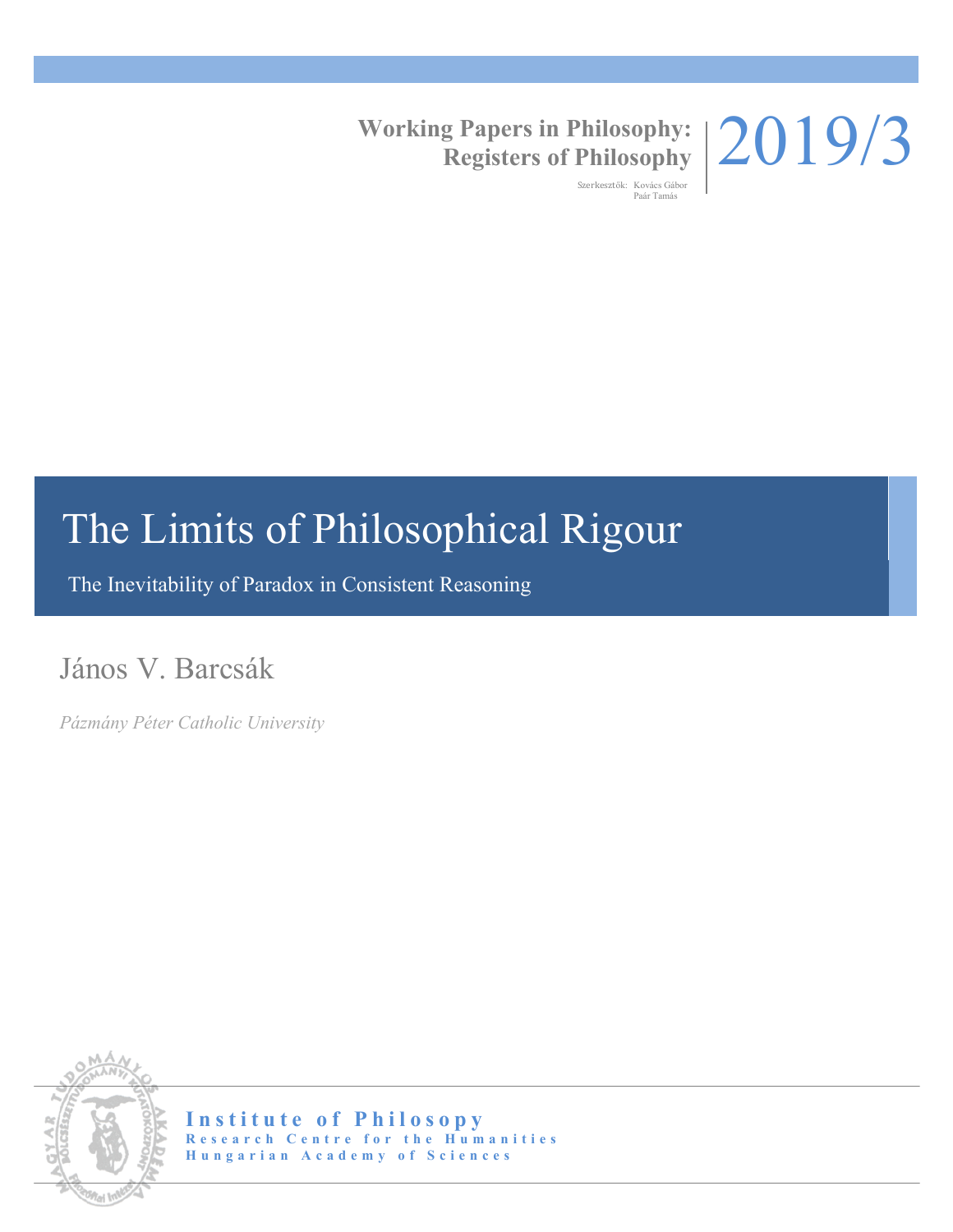## **About the author**

**János V. Barcsák** received his MA in English and aesthetics and his PhD in English romantic poetry from Eötvös Loránd University, Budapest. He also studied literary theory at the University of Oxford. Since 1994 he has taught at the Institute of English and American Studies of Pázmány Péter Catholic University, where he is currently a senior lecturer. His research focuses mainly on literary theory and English romanticism. His most recent publications include studies on Percy Bysshe Shelley's poetry, on ethical theory, and on the connections between formal logic and literary theory.

# **Abstract**

In his book, *The Unity of Content and Form in Philosophical Writing*, Jon Stewart identifies the main reason for the impoverishment of present-day philosophical writing in the undue efforts of philosophers to emulate scientific methods, including the attempt to reduce all philosophical arguments to a rigorous logical formulation. Does the requirement of austere logical form, however, really sanction a bland and unimpassioned style in philosophical expression? In my paper I will argue that it does not. It does not because even the most rigorous foundation of logical consistency, first-order logic, must face the issue of paradox in the form of the "Gödel sentence" (the famous undecidable proposition with which Gödel proved his incompleteness theorems). I will argue that the status of the Gödel sentence in logical theories suggests that in all consistent philosophical reasoning one must face the issue of paradox insofar as one remains committed to the truth. This, I will conclude, precludes uniformity of style and unimpassioned expression in philosophical writing as long as it remains committed both to logical consistency and to truth.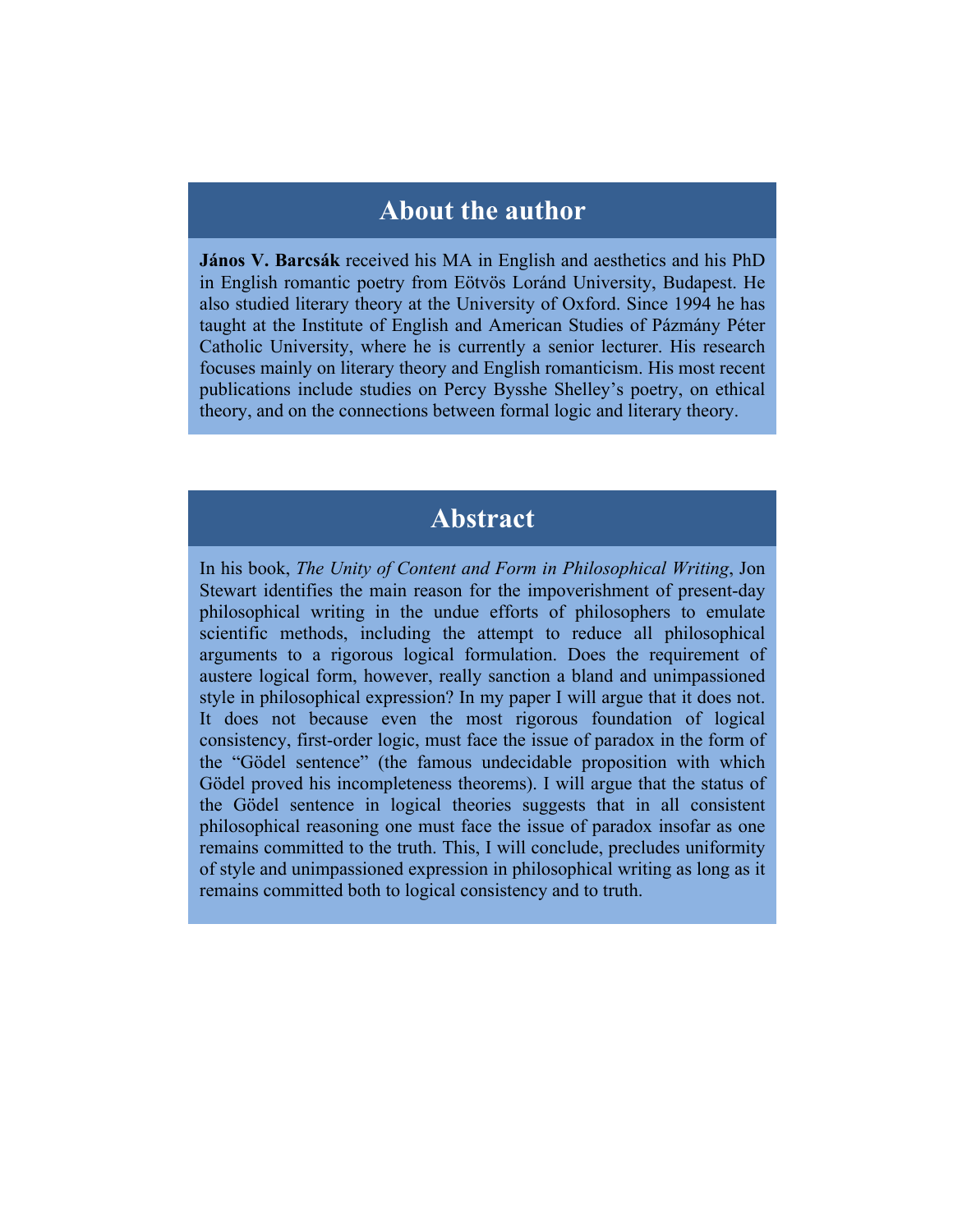### **János V. Barcsák: The Limits of Philosophical Rigour The Inevitability of Paradox in Consistent Reasoning1**

"paradox is the passion of thought, and the thinker without a paradox is like the lover without a passion: a paltry mediocrity<sup>3</sup>

"apparently the truth which the poet utters can be approached only in terms of paradox"<sup>3</sup>

The quotations I have chosen as the epigraphs of my paper both point at the central significance of paradox in relation to thinking the truth. In the first one, Kirkegaard argues that the encounter with absolute truth inevitably creates paradox and thus that genuine thought, thought that commits itself to the truth, will always be paradoxical. Paradox, therefore, seems to become for Kirkegaard the mark of the genuineness, of the honesty of thought. Just as a lover without a passion is not to be trusted, so a thinker without a paradox is inevitably a sham. Similarly, Cleanth Brooks argues in the passage quoted above that paradox is the necessary form in which alone poetry can convey the truth it expresses. And form here does not simply mean stylistic arrangement: what Brooks traces in the poems he analyses is *logical* form, and he claims that what underlies all poetic expressions of the truth is formal paradox, logical selfcontradiction.

In my paper I would like to make a similar claim for philosophy in general. I will try to show that all philosophical reasoning is necessarily confronted with paradox produced inside its own logical structure insofar as it remains committed both to consistency and to the truth. This, I will try to demonstrate, is a *formal* requirement of reasoning, one that derives from exigencies of formal logic. I will demonstrate, in other words, that the adherence to logical consistency and scientific precision – which Jon Stewart identified as one of the main reasons for the impoverishment of present-day philosophical writing<sup>4</sup> – in fact does not sanction the kind of uniformity that its application in philosophical publications has led to. Concurring with Stewart

<sup>&</sup>lt;sup>1</sup> This paper was presented at the conference "Registers of Philosophy IV.," May 26, 2018, Budapest, organized by the Institute of Philosophy of the Hungarian Academy of Sciences.

<sup>2</sup> Søren Kierkegaard, *Philosophical Fragments: Or, A Fragment of Philosophy*, eds. and trans. Howard V. Hong and Edna H. Hong, Princeton, NJ: Princeton University Press, 1985, 37. (Translation slightly modified.)

<sup>3</sup> Cleanth Brooks, "The Language of Paradox," in *The Well Wrought Urn: Studies in the Structure of Poetry*. London: Methuen, 1947, 3.<br><sup>4</sup> Jon Stewart, *The Unity of Content and Form in Philosophical Writing. The Perils of Conformity. London:* 

Bloomsbury, 2013, 3.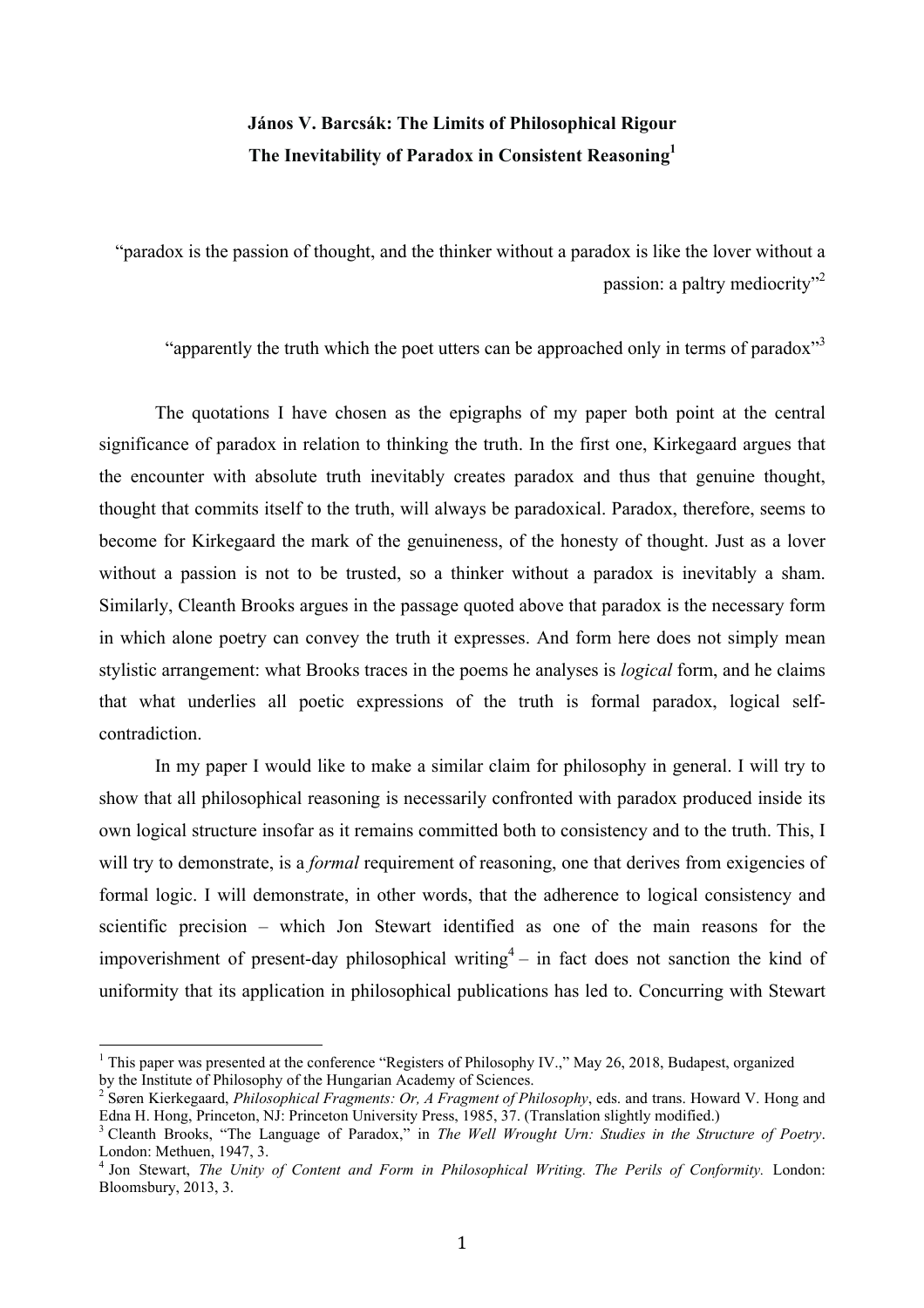in his conclusions but approaching the matter from a different angle, I will argue that logical consistency seriously considered will require rather than eliminate paradox.<sup>5</sup>

#### *Logical Consistency and Gödel Incompleteness*

According to Stewart, the main philosophical reason for the current hegemony of the genre of unimpassioned, treatise-form articles in Anglophone academic philosophical discourse is the influence of logical positivism. Rudolf Carnap and A. J. Ayer advocated an approach to philosophy in which a straightforward and entirely transparent presentation of results gained with scientific methods was the only legitimate form of philosophical expression. In their view – as Stewart explains – the important thing was the scientific result of the philosopher's investigations; the language in which this was expressed was of secondary importance and thus it was best kept to the simplest, most austere formulation. <sup>6</sup> What is more, this approach also entailed the view that  $-$  as Stewart puts it  $-$  any "ideas of philosophic merit must be expressible in treatise form with rigorous, preferably formalized arguments".<sup>7</sup> Thus the logical positivists believed that any meaningful philosophical argument – whether contemporary or written in the past – could be reduced to formalized propositions and formally controlled derivations and that their real philosophical value could thus be unambiguously assessed. This view led to the dismissal of such thinkers as Hegel or Heidegger and to a general contempt for literary style in philosophical writing.8

Does the criterion of logical formalizability, however, really sanction this crude rejection of stylistic variety and provide an infallible measure of philosophical merit? I want to argue that it does not.

Let us examine first of all the logical positivist assumption that all meaningful philosophical arguments can be represented in a rigorous, formalized way. This would mean that the structure of any such argument can be reduced to a set of propositions and derivations in first-order logic.<sup>9</sup> Of course the transition from an argument expressed in natural language to a

 <sup>5</sup> In *The Unity of Content and Form,* Stewart himself analyses the philosophical uses of paradox as deployments of a literary device (ibid. 31-42). However, as will become clear from the argument that follows. I use paradox in a slightly different – though by no means incompatible – meaning.  $\frac{6}{100}$  Ibid. 7.

<sup>7</sup> Ibid. 9.

<sup>8</sup> Ibid. 8.

<sup>&</sup>lt;sup>9</sup> Why first-order logic is the appropriate reduction-base here would take a little too long to explain and it is not unambiguous either. I will, therefore, simply assume this for now.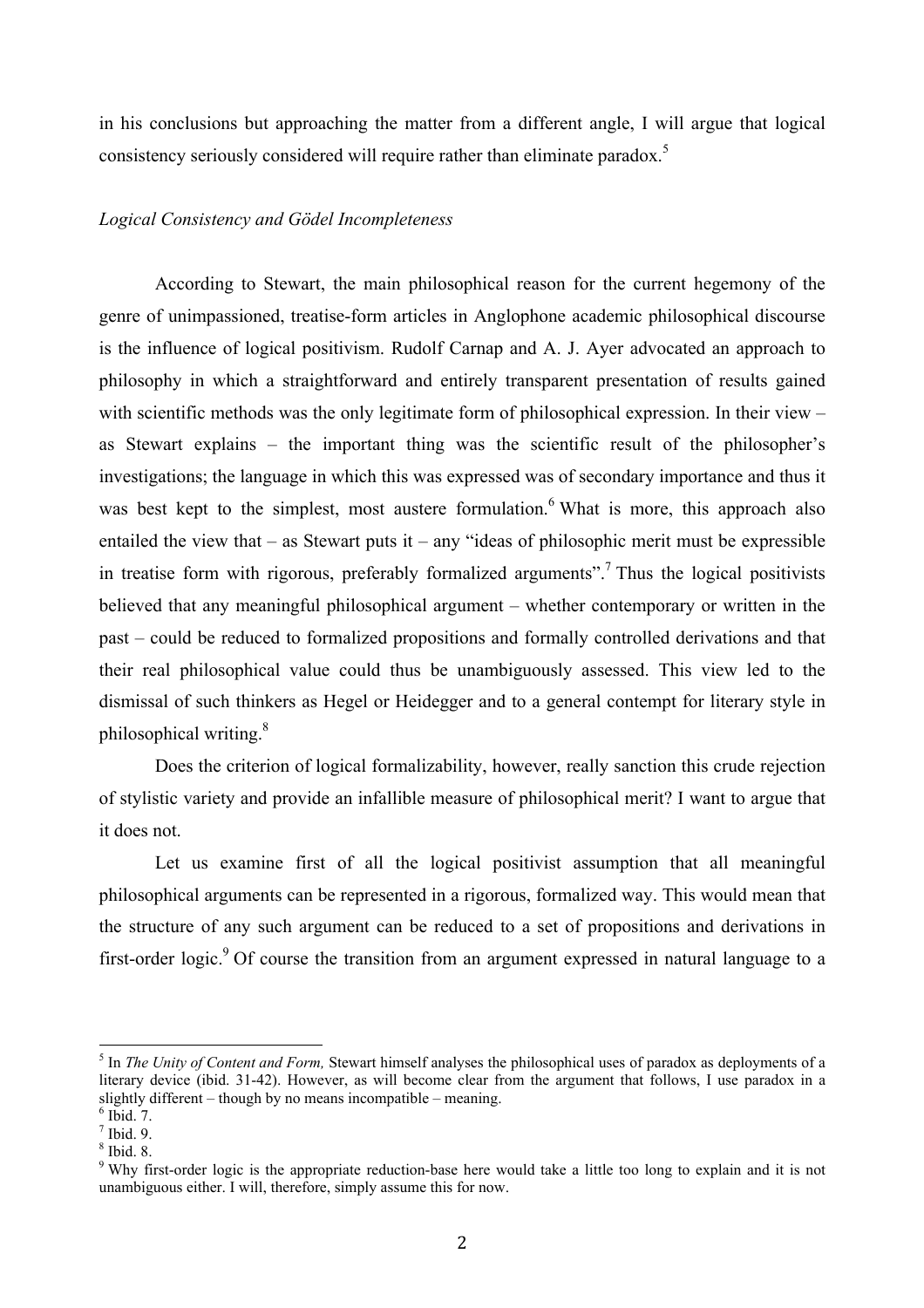logical representation is never unproblematic – and logical positivists were quite aware of this, too – their assumptions, however, imply that at least in principle such a reduction is possible.

If, however, we accept this, then any rigorous philosophical argument needs to face the inevitability of paradox, for we know from Kurt Gödel's famous meta-logical investigations that first-order logical theories are subject to incompleteness. This means that in any such theory Gödel-type undecidable propositions can be formulated. A Gödel-type undecidable proposition (let us call this for short the Gödel sentence) is essentially like semantic paradoxes in natural languages: its truth-value is undecidable. Perhaps the simplest natural-language formulation of a semantic paradox is the sentence (which is a version of the liar-paradox): 'This statement is false.<sup> $10$ </sup> It is not difficult to see that if this statement is true, then it is false, since it states precisely its own falsehood and if it is false, then it is true, since by stating its own falsehood it thus makes a true statement. The sentence, therefore, leads us to formal contradiction. What Kurt Gödel achieved in his epochal 1931 paper "On Formally Undecidable Propositions of *Principia Mathematica* and Related Systems I"<sup>11</sup> was that he proved that such statements will crop up even in the most rigorous logical theories and that thus all such rigorously formulated theories are incomplete in the sense that meaningful statements can be formulated in them about which the theory is unable to decide – for the formal reasons outlined above – whether they are true or false. $12$ 

#### *Two Gödelian Arguments in Philosophy*

 

How does this affect philosophical reasoning? Are Gödel's meta-logical results in any way pertinent to philosophy? Apart from its significance in the philosophical issues of mathematical research (especially for the heavily philosophical problems of the foundations of mathematics), Gödel's incompleteness theorem also sparked several arguments which were purely philosophical. Lured by the elegance, the simplicity and the broad generalizability of Gödel's results, many philosophers blindly referred to Gödel to bolster rather specious arguments. This blind, uninformed use of Gödel has been effectively criticized in several recent

<sup>&</sup>lt;sup>10</sup> See on this Willard van Orman Quine, *The Ways of Paradox and Other Essays*. New York: Random House, 1966, 9.

<sup>11</sup> Kurt Gödel, *On Formally Undecidable Propositions of Pricipia Mathematica and Realted Systems*, trans. B. Meltzer, New York: Dover Publications, 1992 (Basic Books, 1962).<br><sup>12</sup> Gödel's argument is of course crudely simplified in my brief presentation. On the relation between the liar

paradox and the Gödel sentence see for example ibid. 40, or Douglas R. Hofstadter, *Gödel, Escher, Bach: An Eternal Golden Braid*. London: Penguin Books, 1979, 17-18.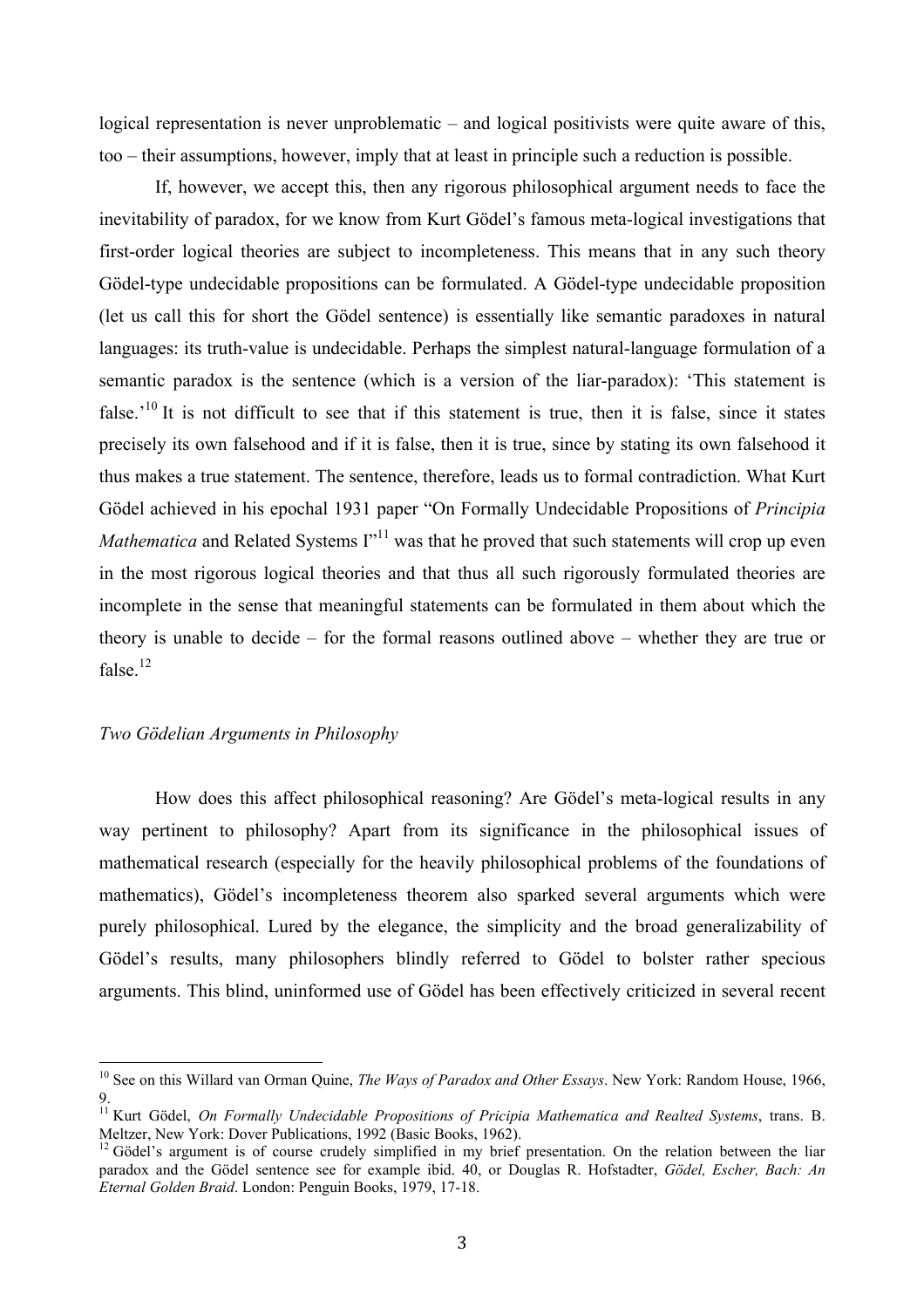books.13 However, there are some more serious philosophical arguments, which make use of Gödel's findings in more tenable ways. In what follows, I will briefly outline two arguments that derive from careful considerations of Gödel's results, and have received significant attention among philosophers. It is in contrast to these theories that I will then outline my own approach.

The first notable philosophical theory that rested on Gödel's meta-logical results was perhaps John R. Lucas's argument about artificial intelligence. In his 1961 paper, "Minds, Machines and Gödel" Lucas argued against the theory of "strong artificial intelligence", the belief that it is possible to model the human mind in its entirety on a machine. He pointed out that all computing machines operate in a way that is analogous to the functioning of formal systems of the type that Gödel had studied.<sup>14</sup> Consequently, Lucas argued, such a machine will never be able to make sense of the Gödel sentence: it cannot even formulate it, because if it could mechanically produce its Gödel sentence, it would produce a falsehood (since it would derive a statement that claims its own underivability) and that would break its consistency. For a machine, therefore, the Gödel sentence is sheer absurdity, it is totally inconceivable, but the human mind can perceive its relevance and thus we can prove that there is at least one case where a machine cannot fully model human thought processes and that there is at least one idea that the human mind can deal with but that a machine will never be able to grasp.<sup>15</sup>

Lucas's argument generated heated philosophical debates and received a lot of incisive criticism. In spite of this, however, his approach was revived on more solid foundations by Roger Penrose in his books, *The Emperor's New Mind* and *Shadows of the Mind*. To our day Penrose remains a powerful exponent of the philosophical position that human consciousness can never be fully captured by computing machines and his argument relies on Gödel's results concerning incompleteness. 16

Another philosophical application of Gödel that I think deserves attention is Szaniszló (Stanley) Jáki's argument about the incompleteness of physics. In his 1966 book, *The Relevance of Physics* – and in several articles afterwards – Jáki argued that no scientific theory can ever fully capture the physical reality for the simple reason that any such theory would inevitably be

 

<sup>13</sup> E.g.: Francesco Berto, *There's Something about Gödel: The Complete Guide to the Incompleteness Theorem*. Oxford: Wiley-Blackwell, 2009, 131-145. Alan Sokal – Jean Bricmont, *Fashionable Nonsense: Postmodern Intellectuals' Abuse of Science*. New York: Picador, 1998, 176-181. Torkel Franzén, *Gödel's Theorem: An* 

<sup>&</sup>lt;sup>14</sup> John R. Lucas: "Minds, Machines, and Gödel," *Philosophy* 36, (1961): 113.<br><sup>15</sup> Ibid. 115.<br><sup>16</sup> Roger Penrose. *The Emperor's New Mind*. Oxford: Oxford University Press, 1989.; Roger Penrose, *Shadows of the Mind*. Oxford: Oxford University Press, 1994.; Roger Penrose: "Gödel, the Mind, and the Laws of Physics," in *Kurt Gödel and the Foundations of Mathematics*, eds. Matthias Baaz et al., Cambridge: Cambridge University Press, 2011, 339-358.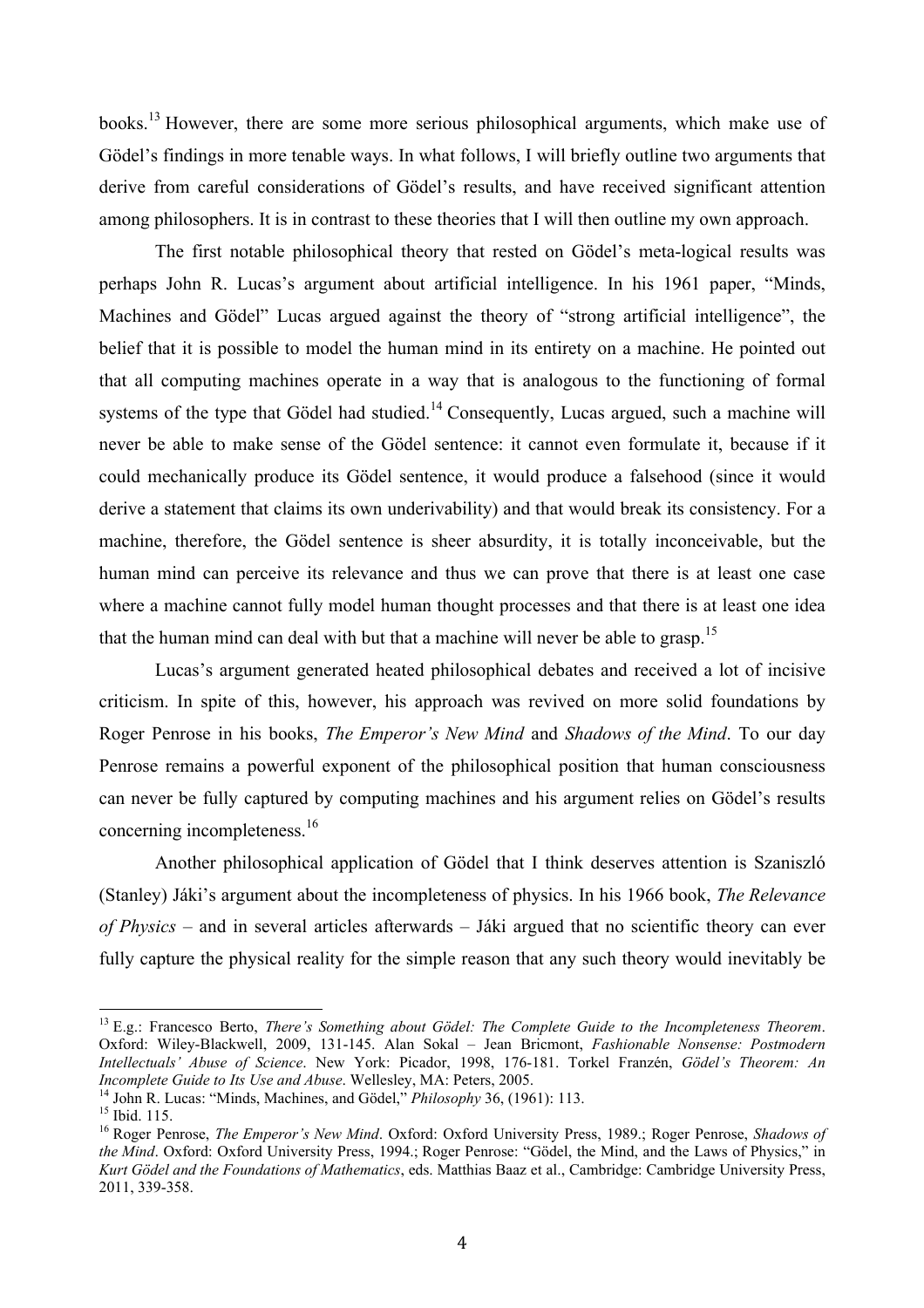reducible to a first-order logical formulation and as such it would be susceptible to Gödel incompleteness.<sup>17</sup> This means that the language of such a theory would contain statements which are meaningful – that is, unambiguously refer to some state of affairs in the physical universe – but about which the theory is incapable of deciding whether they are true or false, whether or not what they describe exists in the physical reality. In other words, any such theory would be unable to account for the entirety of the physical universe; there would always remain states of affairs about whose existence it could say nothing.

Unlike Lucas's hotly debated theory, Jáki's views were largely ignored by the scientific community – perhaps because they were not stated in a directly polemical context. His considerations, however, came back with a vengeance in the context of the search for the Theory of Everything (ToE), which gathered momentum in the 1980s and aimed at producing an ultimate scientific theory which would account for all observable phenomena in the physical universe. In his lectures and articles dating from this time Stephen Hawking, for example, predicted with great enthusiasm that by the turn of the millennium we would have such a theory. His high hopes, however, were quelled in 2002 by his realization – for which incidentally he did not credit Jáki – that Gödel incompleteness made it theoretically impossible to achieve this aim.<sup>18</sup> The relevance of Gödel incompleteness to physics has recently been questioned by many scientists and philosophers of science;<sup>19</sup> however, in the philosophy of science Gödel's results still continue to play an important role.

#### *Incompleteness as Limitation and Excess*

How is all this, however, related to philosophical writing, especially insofar as its style or its registers are concerned? For us to understand this we will need to adopt a different approach to Gödel incompleteness from the one characterizing the previous two examples.

Let us first see, however, what is common in the way these two philosophical arguments use Gödel. The first thing we must note is that in both the Gödel sentence is treated as a limitation to the systematic effort of capturing an external reality. Both approaches, therefore, start out from a sharp distinction between system and reality: between that which describes/represents and that which is present, that which merely mirrors/maps and that which *is*.

<sup>&</sup>lt;sup>17</sup> Stanley L. Jáki, *The Relevance of Physics*. Chicago: University of Chicago Press, 1966, 127-130.<br><sup>18</sup> Cf. Stephen Hawking's Dirac Lecture of 2002 titled "Gödel and the End of Physics,"<br>

<sup>&</sup>lt;sup>19</sup> E.g.: John D. Barrow, "Gödel and Physics," in *Kurt Gödel and the Foundations of Mathematics*, eds. Matthias Baaz et al., Cambridge: Cambridge University Press, 2011, 255-276.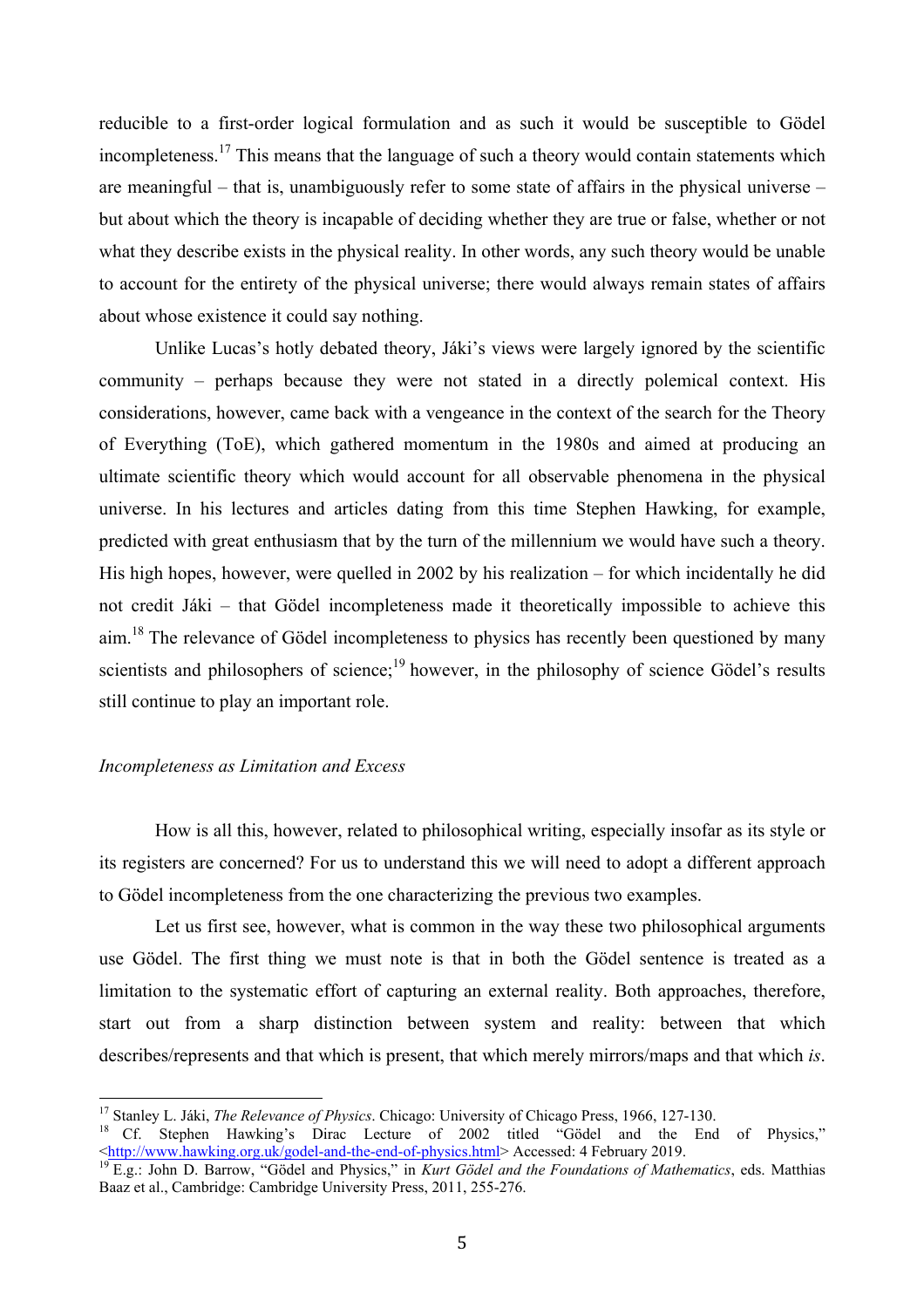This dichotomy implies that the reality is prior to the merely reflective, secondary system. The latter is merely a tool with which we try to capture the former. If we fail, therefore, this will in no way affect the prior existence of what we are trying to capture. It is this priority of the real that the two approaches outlined above want to establish and maintain through their use of Gödel's incompleteness theorem. And the way they do this follows a similar logic in the two arguments, as well. The second similarity between them is, therefore, that the limitation the Gödel sentence imposes is treated in both as the mark of an excess. For Lucas and Penrose, the inevitability of the Gödel sentence attests to the non-mechanizability of thought, to the fact that "the mind can always go one better"  $20$  than a machine, while for Jáki and Hawking it secures the inexhaustibility of the empirical reality and thus ensures that scientific research can continue indefinitely. This is why – although Gödel incompleteness is a limitation on the system – all the thinkers mentioned above celebrate, rather than deplore, the fact that any consistent system is incomplete. For them the Gödel sentence guarantees the excess of the reality: the human mind is always more than what can be captured in the operation of a machine and the physical universe is always richer than what any theory can grasp.

Indeed one of the (philosophical) dangers of the scientific optimism characteristic of such approaches as Artificial Intelligence research and the search for the ToE is that, were these projects successful, they would inevitably entail the collapsing of the system/reality distinction. If the optimistic hope that the reality can be fully captured in our theories were to be fulfilled, there would be no way of telling the reality apart from its systematic description. This is what Lucas points out when he considers Alan Turing's suggestion that after reaching a critical threshold of complexity machines may cease to be predictable and acquire a form of consciousness. In the unlikely event that such a machine could be constructed, Lucas argues, it would no longer be a machine, it would be a mind indistinguishable in its performance from other minds $^{21}$ 

Although neither Jáki nor Hawking entertains this possibility, we can mount a similar argument about the potential success of the ToE project. Let us suppose that we could produce a theory that would exactly describe the physical reality in its entirety, that is, that we could find the Theory of Everything. What would the discovery of the ToE mean for physics? It would no doubt mean the end of scientific research, for if our theory indeed completely matched the reality it describes in every detail, then it would exactly and infallibly predict any outcome of any empirically observable situation. There could be no surprising results, no unexpected findings;

 $20$  Lucas, "Minds, Machines, and Gödel," 118.<br><sup>21</sup> Ibid. 127.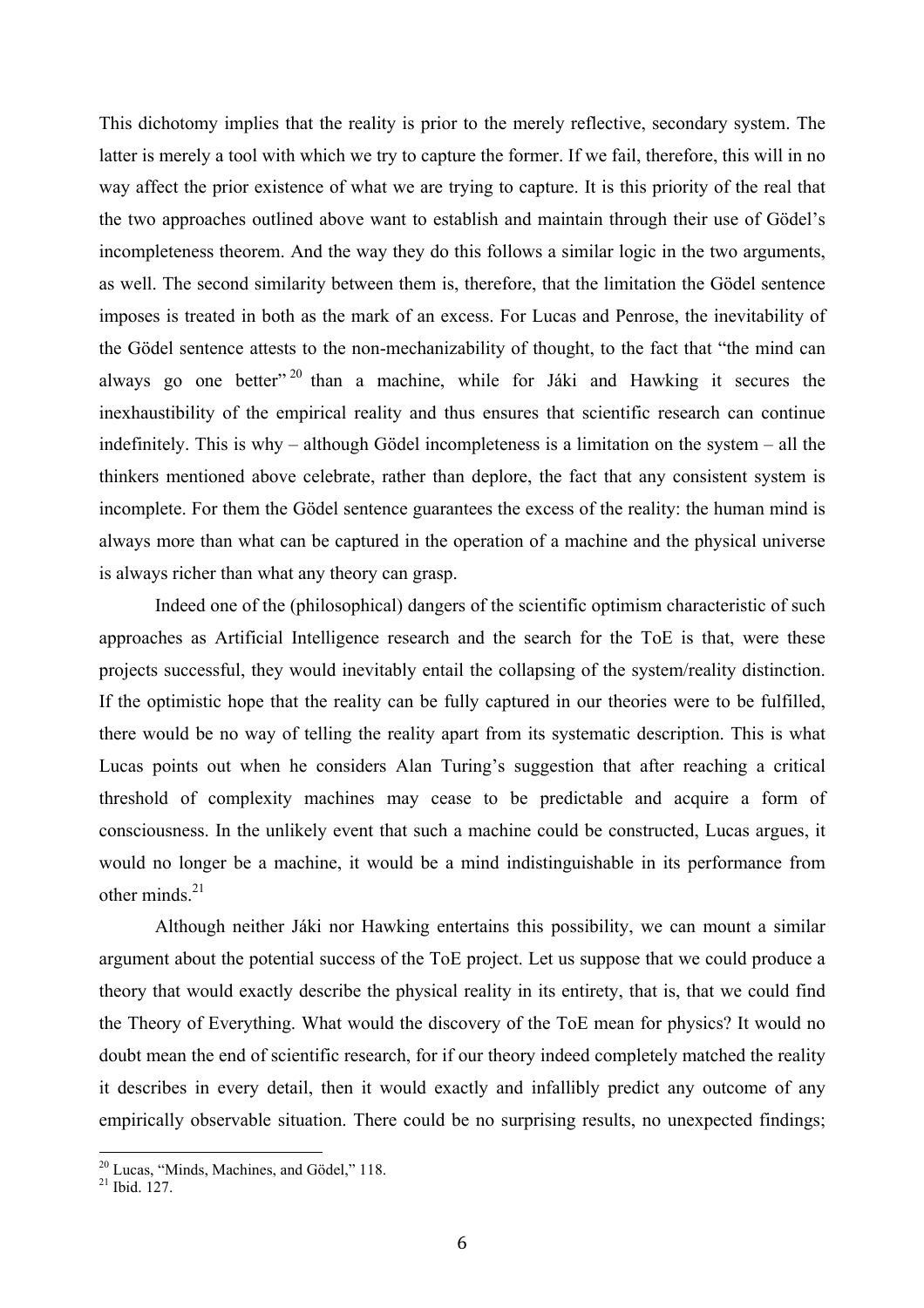the outcome of any experiment could be decided in advance and thus there would be no need for experimentation at all. This would in effect mean that there is no difference between the reality we describe and the system in which we carry out the description. In fact, all statements about the reality would merely be reduced to statements about the inner functioning of the system. The reality, therefore, would cease to be the reality, it would collapse back upon our interpretive system, there could be no way of telling it apart from the latter.

In both these arguments, however, the danger of collapsing the system/reality opposition is defused by Gödel's theorem: since no mechanical procedure can ever make sense of the Gödel sentence, while a mind can, "the mind can always go one better" and thus remains for Lucas ultimately different from a machine; and similarly, since no physical theory can ever be complete, the physical reality will always exceed any theoretical description of it and thus, as Hawking puts it, "we will always have the challenge of new discovery."<sup>22</sup>

These uses of the incompleteness theorem are undoubtedly in line with Gödel's own conception. Gödel was a mathematical Platonist; he believed in the non-physical but objective reality of mathematical concepts, and apparently he considered his incompleteness theorem as the foundation of such an approach.<sup>23</sup> In his central assessment of the philosophical significance of his incompleteness results, in the 1951 "Gibbs Lecture",<sup>24</sup> he also uses the incompleteness theorems to bolster his position that there is something real in mathematical statements. In particular, he takes issue with the conventionalist attitude (which he also terms "nominalism"), which contends that mathematical statements are true only by virtue of the conventions (the definitions and syntactical rules) that produce them and not owing to any transcendent mathematical facts that they describe. In contrast, Gödel argues that the incompleteness theorem makes this approach untenable, since the Gödel sentence will always provide a statement that the syntactic rules are incapable of controlling.<sup>25</sup> The inevitable presence of the Gödel sentence, therefore, attests to the fact that mathematics is not merely tautological, that it owes its meaning to some objective mathematical reality which exists prior to the systematic effort of grasping it.

 

<sup>&</sup>lt;sup>22</sup> Hawking. Jáki has something very similar to say in his essay, "A Late Awakening to Gödel in Physics": "Gödel's theorem remains a serious assurance to all physicists that their minds will forever be challenged by ever fresh problems." (Stanley L. Jáki, "A Late Awakening to Gödel in Physics" <http://www.sljaki.com/texts/2004-09-a-late-awakening.pdf> Accessed: 12 August 2019)

<sup>&</sup>lt;sup>23</sup> See on this Berto, *There's Something about Gödel*, 149. See also Rebecca Goldstein, *Incompleteness: The Proof and Paradox of Kurt Gödel*, New York: Norton, 2005. Goldstein argues that mathematical Platonism was the main

<sup>&</sup>lt;sup>24</sup> Kurt Gödel, "Some basic theormes on the foundations of mathematics and their implications," in *Collected Works* of Kurt Gödel, eds. Solomon Feferman et al., *vol. III*, 304-323.

*Ibid.* 316. In fact the incompleteness theorems provide just one line of argument that Gödel pursues in the "Gibbs" Lecture". However, the way he uses them is clearly reminiscent of the Lucas/Penrose and the Jáki/Hawking arguments.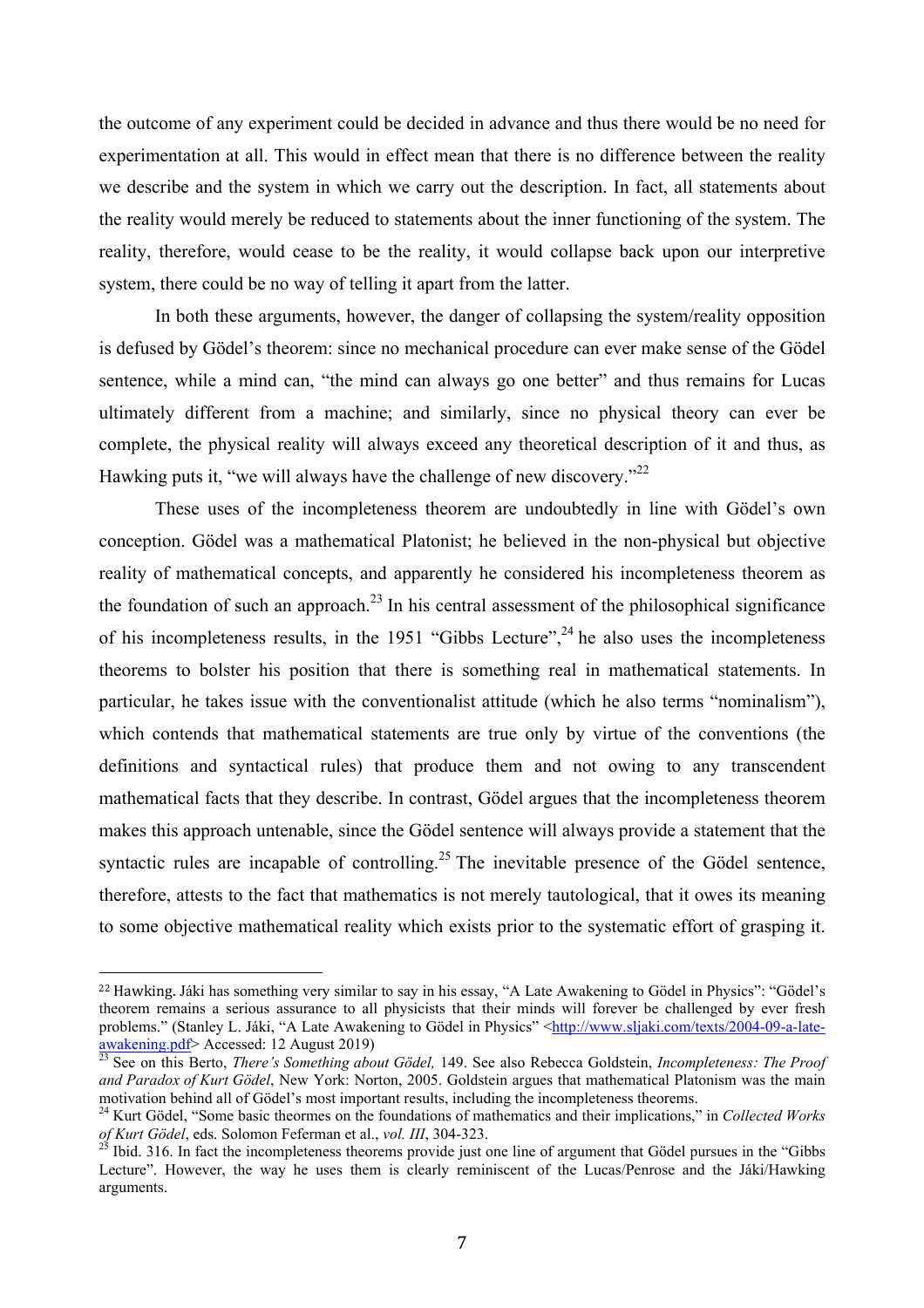Thus for Gödel, just as for the Lucas/Penrose and the Jáki/Hawking arguments, the Gödel sentence marks an excess which attests to the reality of what the mechanical system attempts to capture and prevents thereby the system from collapsing upon itself, from becoming a mere formal game, "an idle running of language [...] void of content."<sup>26</sup>

#### *The Radical Immanent Approach*

All these approaches, however, depend on a more or less unreflected metaphysical realism: they assume – rather than prove – the objective reality of the mind, of the empirical world, or of mathematical concepts. Gödel is of course the least guilty of this naïve assumption. At the end of his Gibbs Lecture he admits that his arguments – including his references to the incompleteness theorems  $-$  do not actually prove the Platonist (or conceptual realist) position.<sup>27</sup> He acknowledges that all he can hope to achieve with these arguments is to disprove the "nominalist" position, which maintains that mathematics is merely "syntax of language".<sup>28</sup>

In contrast, the other approaches outlined above are not so cautious in their conclusions. They derive their insights solely from syntactic considerations: they reflect on the functioning of the system and since – by Gödel's syntactic theorem – this functioning can be shown to fail at a certain point (marked by the Gödel sentence), they draw the conclusion that this failure can only come from the excess of what the system attempts to capture (the empirical world or the human mind). Does the failure of the system alone warrant this conclusion, though? It only does if we presuppose the prior existence of the reality, and the uses of Gödel's theorem discussed so far fail to take this fact into account.

What if, however, we do not assume the prior existence of the reality, if we start out from the hypothesis that whatever is experienced can only come to us in and through some system? This approach – which we could call a position of radical immanence – would certainly remove the naivety of the metaphysical realism entailed by the approaches discussed so far, but would it yield a feasible interpretation in their stead? And if so, how would the status of the Gödel

 $26$  Ibid. 319. That Gödel regarded the undecidability of a statement to be a mark of its reality is also attested by his definition of "analyticity", which – he insists – does not mean that statements are true merely owing to our definitions, but because of the nature (we could say *the reality*) of the concepts occurring in them: "This concept of analytic," he explains, "is so far from being 'void of content' that it is perfectly possible that an analytic proposition might be undecidable […]. For our knowledge of the world of concepts may be as limited as that of [the] world of things" (Ibid. 321).<br> $^{27}$  Ibid. 321-322.

<sup>&</sup>lt;sup>28</sup> See on this also Kurt Gödel, "Is Mathematics Syntax of Language?" in *Collected Works of Kurt Gödel*, eds. Solomon Feferman et al., vol. III, 334-356.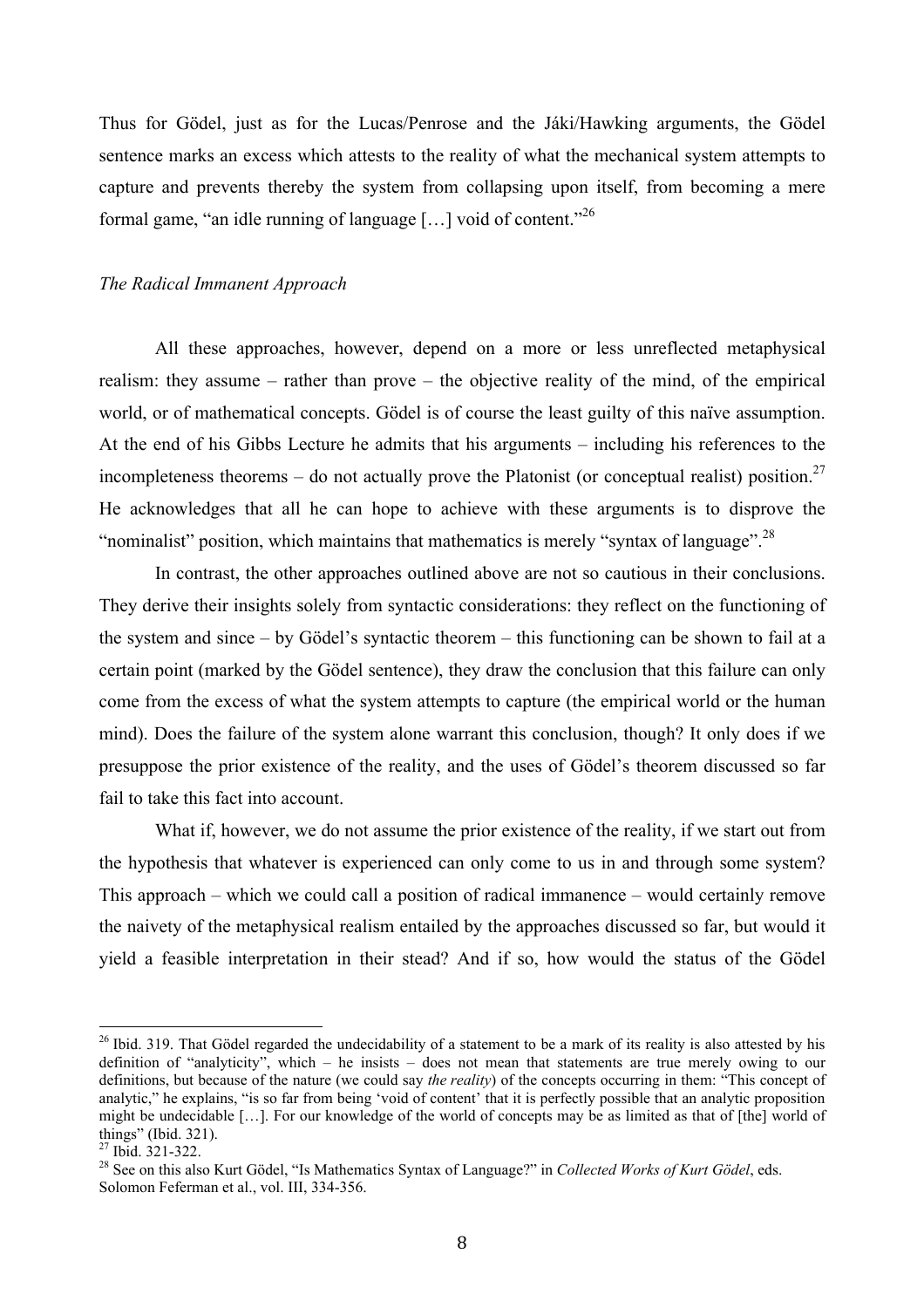sentence change in this interpretation? These are the two questions I will explore in the remaining part of this paper.

As to the coherence or feasibility of the radical immanent attitude, we must first of all see that the radicalism involved in this approach strongly depends on the kind of reality whose presupposition we reject. The reality that is presupposed in the three theories above, for example, is quite different in each case. It is clearly not the same to claim that mathematical objects, such as the natural numbers  $(1, 2, 3, ...)$  are real beyond our theories of arithmetic, or that physical objects (such as planets or electrons) are real beyond our theories, or that the mind is more than just a machine. Similarly, the reverse hypothesis – the radical immanent assumption that the reality has no prior existence, or at least we cannot know that it does, since everything we know comes to us in and through the context of some system – yields rather different results in the three cases. It is, for example, certainly not quite as radical to claim that natural numbers only exist inside our theories of arithmetic as to contend that we observe planets or electrons to behave the way we do only because our theories allow no other perceptions. However, in none of these cases is it impossible (or incoherent) to start out from the latter hypothesis.<sup>29</sup>

It is enough just to consider the success in continental philosophy of what is sometimes referred to as "the linguistic turn", that is, the assumption that everything we can perceive of or say about "the reality" (whatever this may be) is always already inscribed in some context which functions as a language, directed by its own autonomous syntactic rules which have nothing to do with "the reality". This approach – sometimes also referred to as post-structuralist – is perhaps best summed up by Jacques Derrida's famous claim that "there is nothing outside of the text $1^{30}$  and has certainly proved to be a fruitful and inspiring approach to many philosophers working in the continental tradition. It has led to many insightful arguments, which – in spite of the detractors of post-structuralism – are certainly no less coherent than alternative depictions of the phenomena examined. What is more, it is not just in the continental tradition that the feasibility of the radical immanent position can be demonstrated. In analytic philosophy Hilary Putnam's "internal realism", for example, can be seen as an expression of a similar stance and, although Putnam gave up "internal realism" from 1990, his arguments put forward in the one and

 

 $^{29}$  Let me remark at this point that this radical immanent approach clearly does not contradict the uses of Gödel incompleteness above, since  $-$  at least in the case of the Lucas/Penrose and the Jáki/Hawking arguments – the inexhaustibility of the mind and that of empirical reality is merely conveyed to us by the purely intra-systematic device of the Gödel sentence. Rather than the reality imposing an external limitation on our systematic thought processes, therefore, we merely infer the excess of the real from an internal anomaly within the functioning of the system.

<sup>30</sup> Jacques Derrida, *Of Grammatology*, Trans. Gayatri Chakravorty Spivak, Baltimore: Johns Hopkins University Press, 1997, 158.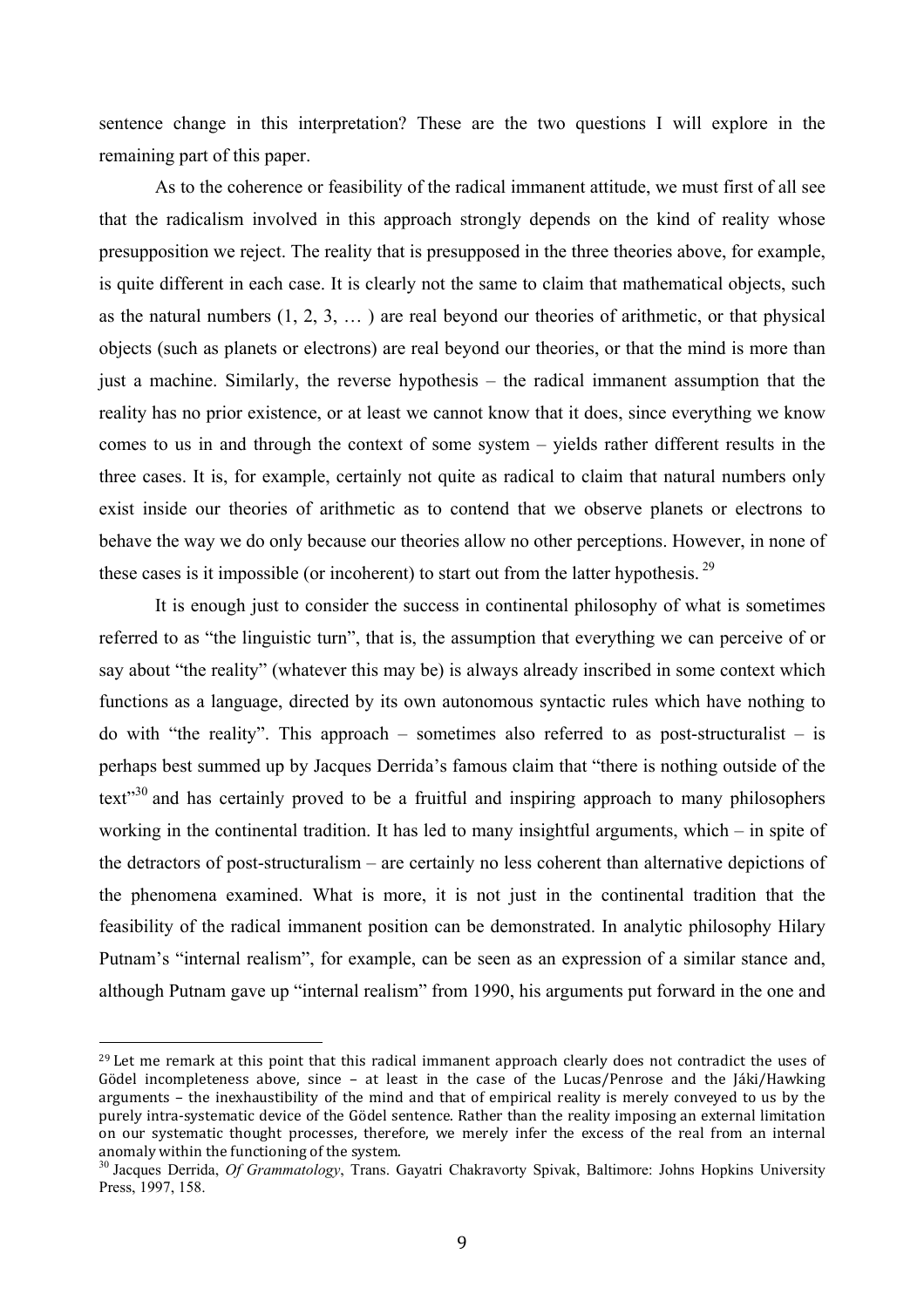a half decades preceding that date clearly attest to the feasibility and coherence of such an approach. 31

Such a radical immanent position, however, has its own problems, too. For if we assume that what can be accessed is always just some system and never the reality, then the question of reference inevitably arises: how can we make our system refer to anything other than itself, to anything "real"? This is not a problem that can easily be dismissed in post-structuralist fashion by claiming that the system in fact *creates*, rather than describes, the reality we encounter, for this begs the question – and serious thinkers in the post-structuralist tradition are quite aware of this<sup>32</sup> – of how we can make a distinction between different discourses, different linguistic creations of the reality. Are these all equally valid? Is there no qualitative difference between alternative accounts of the "reality"? If we admit  $-$  as I think we must  $-$  that there are better and worse arguments, superficial and profound visions, irresponsible and thoughtful discourses, then we have implicitly smuggled in a reliance on an independent reality, for what else could be the measure of these qualitative differences if not an autonomous external reality, which these discourses make better or worse reference to, which they approximate more or less closely?

The radical immanent approach, therefore, is even more vulnerable to the problems arising when a complete matching between system and reality is achieved. We saw how the utopian aim of discovering the ToE or of constructing a machine capable of self-consciousness entailed the philosophical problem of the reduction of the system/reality opposition. In spite of the difficulties that this reduction involves, however, we can still argue that in a realist account – that is, if we posit the prior existence of the reality – the indistinguishability of the system from the reality can still be made sense of. A complete isomorphism between the theory and what it describes can still function as a perfect mapping between two distinct realms whose separate existence we have presupposed – even though we can no longer account for it. As soon as we waive the realist assumption and adopt a position of radical immanence, however, the consequences of a perfect system and the resulting reduction of the system/reality opposition become truly disastrous. The indistinguishability of the system from the reality inevitably entails

 31 The two central early statements of Putnam's internal realism are Hilary Putnam, "Models and Reality," *The Journal of Symbolic Logic*, 45:3 (Sep. 1980): 464-482; Hilary Putnam, *Reason, Truth and History*, Cambridge: Cambridge University Press, 1981. Putnam arrives at his position from a substantially different direction than poststructuralism (which Putnam would simply label "cultural relativism"). He considers the consequences of the Löwenheim-Skolem Theorem and concludes that language is incapable of uniquely fixing its referents and that therefore no reference to the reality can ever be transparent. Thus, he contends, the reality will always appear to us relative to our conceptual schemes and never in itself, which, he adds however, does not prevent the reality appearing in our conceptual schemes from being real.

Derrida for example raises the issue in his "Structure, Sign and Play" (Jacques Derrida, "Structure, Sign and Play in the Discourse of the Human Sciences," in *Writing and Difference*, trans. Alan Bass, London: Routledge, 1978, 351-370.) and in his many discussions of "empiricism".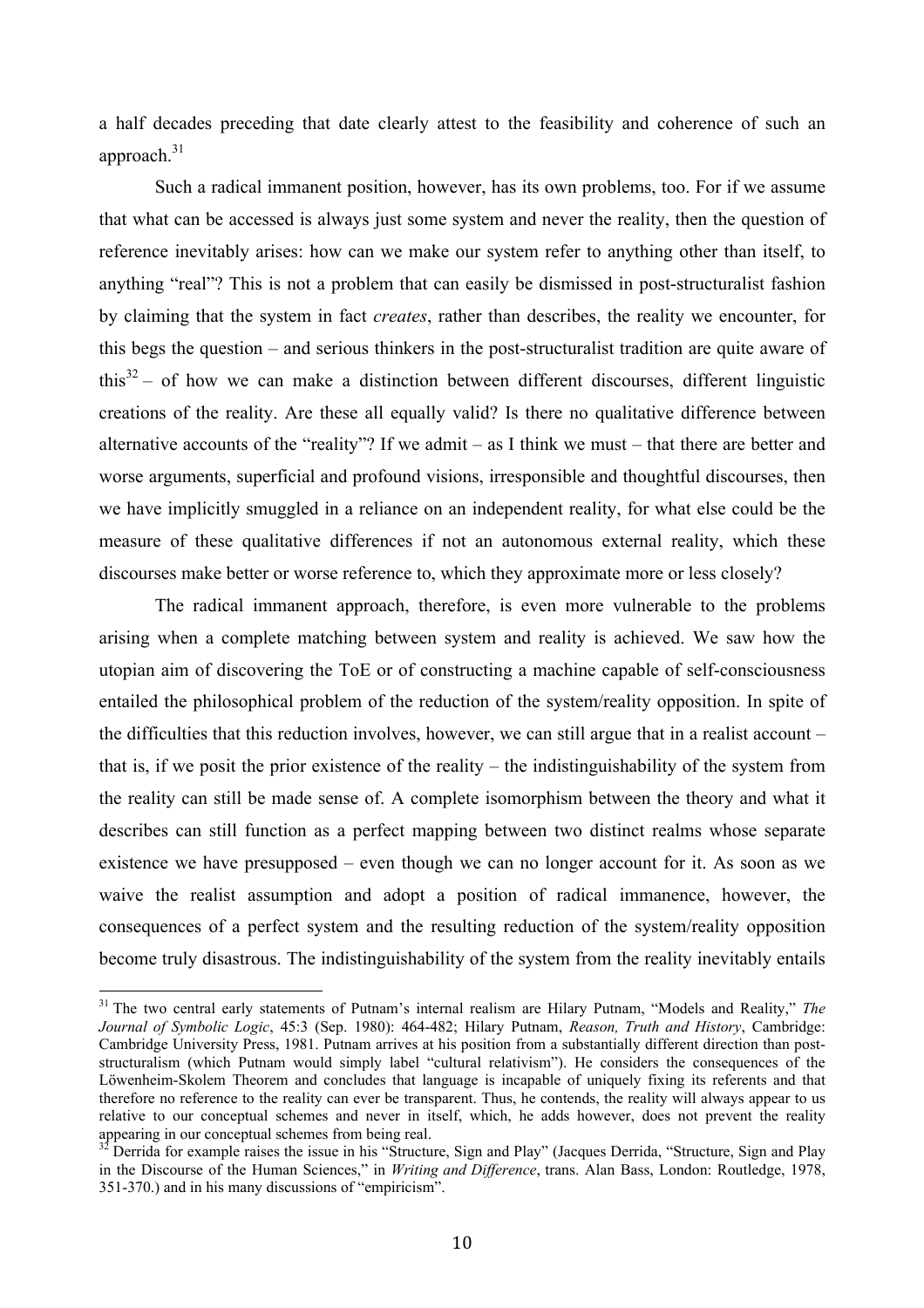a complete loss of contact with the real. Since our map, the system, is entirely autonomous and self-sufficient and since it is indistinguishable from what it maps, the reality, the very existence of the latter is called into question. If the true propositions derived in the theory are true "no matter what the facts are,"<sup>33</sup> just by virtue of the correct application of syntactic rules, then there is just no way of accessing any "facts", or even of ascertaining that they *are* "out there". We can just never be sure of what – if anything – our true propositions are true of. The system closes upon itself and allows no way out from its claustrophobic mesh.

Just as in the case of the theories above, however, Gödel's incompleteness theorem can be invoked to salvage this situation. More precisely, even from a position of radical immanence we can rely on the Gödel sentence to mark an excess.<sup>34</sup> This we can do, moreover, without recourse to a presupposition of the reality, since the Gödel sentence can be treated as purely syntactic and remains available under the strictest mechanical control in the formal system. With the help of the Gödel sentence, in other words, we can maintain the radicalism of the immanent approach and still demonstrate the possibility of a point of excess. This excess, however, will be substantially different from that invoked in the Lucas/Penrose and the Jáki/Hawking arguments and even from that which Gödel himself attributes to it: it will not be an excess of the reality, but rather that of the system.

Indeed if the Gödel sentence were to mark the excess of the reality, then this would violate the basic assumption of the radical immanent approach, which stipulates that all that we have access to is just the system, never the reality. The Gödel sentence, however, is entirely within the system in the sense that nothing but the axioms and syntactic rules of a first-order logical theory are necessary for its constitution; and yet it is excessive insofar as it frustrates the most fundamental function of any formal system, its ability to distinguish truth from falsehood.<sup>35</sup> As we could see, inside the formal system the Gödel sentence is undecidable, it can neither be proved, nor disproved without contradiction. As such, it is the one point in the system that does not gain its meaning from its truth or falsehood, that is, from a fact in the reality which it purportedly refers to. This need not mean, however, that it does not have a meaning or referent;

 $33$  Gödel, "Some basic theorems," 319.<br> $34$  For an insightful analysis of possible connections between the Gödel sentence and Derrida's key concepts see Paul M. Livingston, *The Politics of Logic. Badiou, Wittgenstein, and the Consequences of Formalism*. New York: Routledge, 2012, 122 ff. see also János V. Barcsák, "Formalization, Politics, Creativity," in *Intertextuality, Intersubjectivity, and Narrative Identity*, ed. Péter Gaál-Szabó, Cambridge: Cambridge Scholars Publishing, 2017, 5-20.<br><sup>35</sup> To be more precise, it frustrates the system's ability to distinguish theorems from non-theorems, that is, those

sentences written in the formalism of the system that can be mechanically derived from the axioms from those that cannot. This theorem-proving ability of a formal system is what makes it useful for mathematicians who turn to the formal system to make sure that their proofs are correct and their statements are really true. What the Gödel sentence in fact attests to is thus a gap between theoremhood and truth.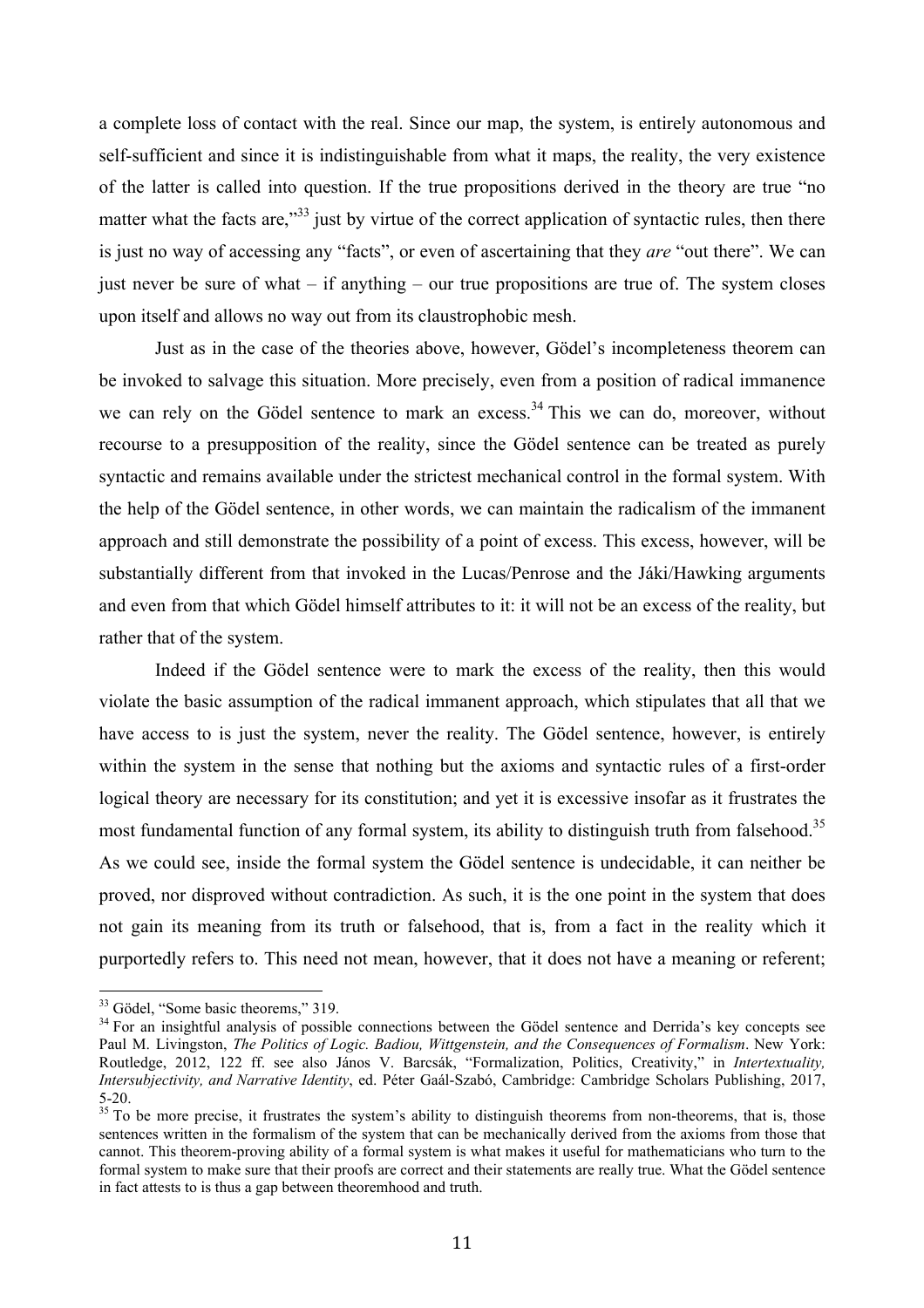on the contrary, it is precisely by its ability not to refer to anything "out there" that it can come to acquire a unique reference: it comes to refer to the autonomy of the system. It indicates that not everything in the system is determined by what the system purportedly refers to, that the system is something more, something other than the reality it describes.

What does all this mean, however, from a radical immanent point of view? I have just pointed out that the fundamental assumptions of this view question the very existence of the reality; how can then the Gödel sentence – of which we can surely know that it does not refer to the reality – still restore the system/reality opposition and thus salvage the formidable philosophical problems inherent in the radical immanent approach? We saw that these formidable problems primarily arise from the way the radical immanent approach questions the very existence of the reality, which leads to its inability to account for the obvious differences in the quality of various discourses, for the fact that some arguments are more convincing, more profound, more valid than others. These problems, however, can be handled if we rely on the insight that the complicated involvement of the Gödel sentence in any consistent theory provides. For from a radical immanent position this involvement attests to the fact that the system is autonomous and thus different from what it purportedly describes. This, however, also implies that the system is not everything, that since it is distinct, there must be something that it is distinct *from*. Thus in a radical immanent approach the Gödel sentence in fact provides an intra-systematic token of transcendence.

What this transcendent thing from which the system is distinct actually *is* is of course impossible to say in a radical immanent approach, but one thing is clear: alone of all statements in the system the Gödel sentence can be seen as formulating the claim that there is something more than just the system. No other statement in the system is capable of making this claim, since in their case the referent is always taken for granted and they are therefore unable to claim explicitly – although they all presuppose this – that there is reference, that there is truth, that there exists something other than the system, that which they are entirely the products of. The Gödel sentence, by contrast, precisely by making reference to nothing else but the autonomy of the system, can be seen as asserting that the system is not just about itself, that it *can* make reference to something other, that it *can* lay claim to truth.

Moreover, since all other statements can be fully accounted for from the mechanical operation of the system, their claim to truth – as we have seen above – can easily be void of content. Since their truth or falsehood is predetermined by intra-systematic, syntactic processes, their truth claim may well be completely detached from the "facts". The Gödel sentence, by contrast, directly frustrates the regular functioning of the system and with this it asserts that truth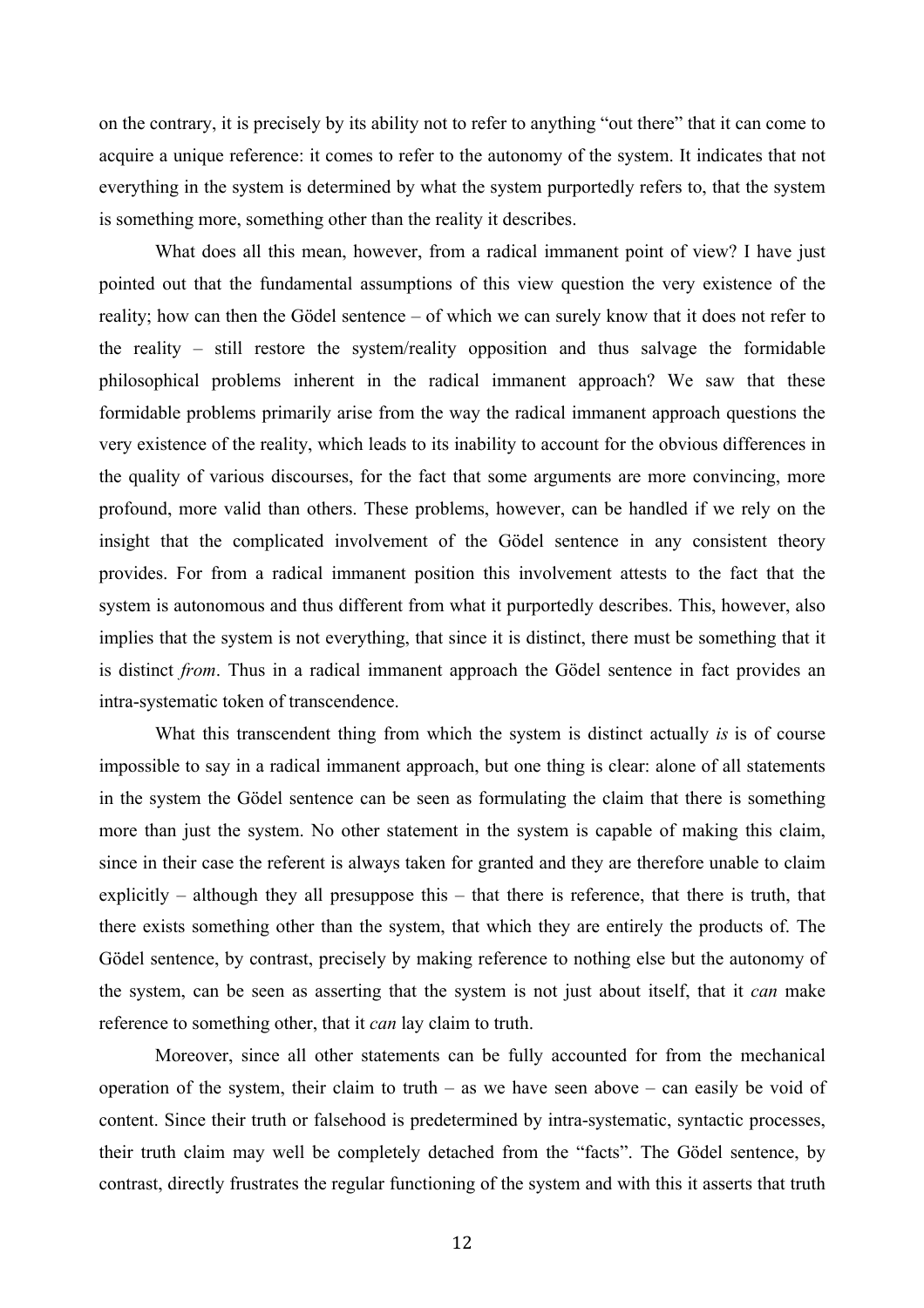and falsehood may be more than just what the system derives. It is in this sense the only intrasystematic guarantee that it is at all possible for the system to reach out to the reality and thus to state the truth.

It is important to note that this functioning of the Gödel sentence does not violate the basic assumption of the radical immanent approach: the Gödel sentence does not provide access to an actual transcendence, it merely points at an immanent pattern or structure which must inevitably shape any truth claim that the system is capable of making. It is in this way, too, that the Gödel sentence makes the radical immanent approach capable of accounting for the different qualities of discourse that we witness in philosophical arguments. An argument will be more or less true, more or less convincing, more or less profound in proportion as it engages with the inevitability of the Gödel sentence to found its own structure. To translate this claim into a less formal context, we can therefore claim that insofar as a philosophical argument remains committed both to consistency (representability in a first-order logical theory) and to truth (correct reference to something other than the descriptive system), it must – for purely formal, syntactical reasons – engage in one way or another with paradox (that is, with the Gödel sentence of its own logical construction). And this is true not only for grand scale philosophical arguments about the inexhaustibility of the physical universe or the non-mechanizability of the human mind. It is equally true for any philosophical discussion on the sole condition that it remains committed both to consistency and to truth. Without the paradox a philosophical argument is merely autotelic play, the mechanical functioning of a self-sufficient and self-absorbed system. As such it will remain merely repetitive even if it is about a seemingly new topic and will be just another product of the publishing industry that Jon Stewart deplores in present-day philosophical discourse. We can, therefore, paraphrase the Cleanth Brooks quotation that we started out from and state that the truth the philosopher utters can only be approached in terms of paradox.

This inevitability of paradox in consistent reasoning, however, is not just a fact that a thinker can simply put up with: it necessarily causes a traumatic experience. This is so because the thinker's first commitment – in most cases at least – is a commitment to consistency. The philosopher sets out to make order, to clarify, to see clearly and arrange all the facts of the case consistently. In other words, the philosopher seeks to eliminate all ambiguity and, above all, all forms of paradox. When this commitment to consistency is confronted with the formal exigencies the commitment to truth imposes, that is, when one realizes that truth can only be spoken in terms of paradox, one must react passionately. No true philosopher committed – as they must be – both to truth and to logical consistency can stay unimpassioned. We can, therefore, paraphrase Kierkegaard to state that just as a lover without a passion is not a lover at